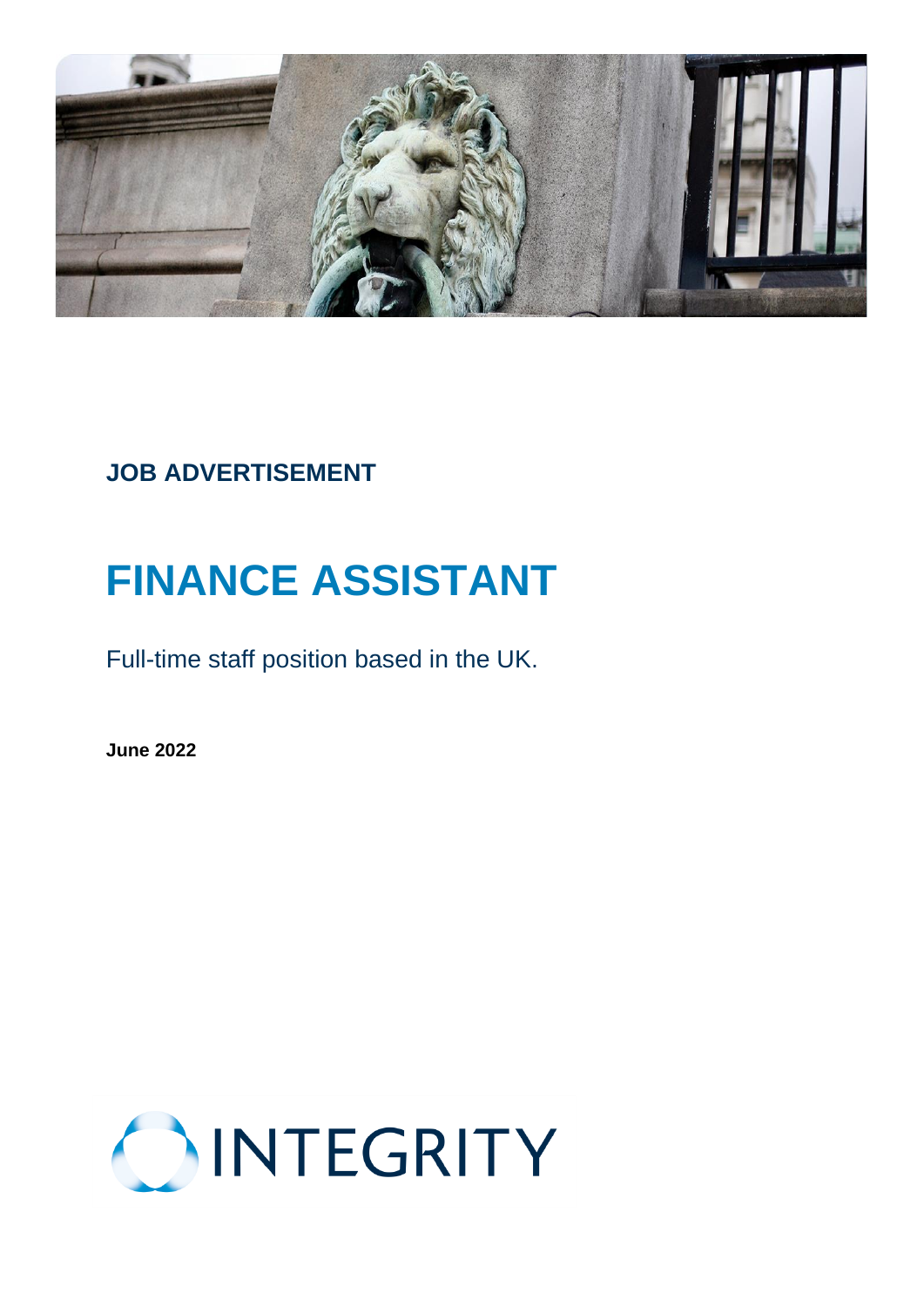

## **Introducing Integrity**

### *Integrity is an ethical consultancy and service provider working in challenging and complex environments around the globe.*

We help our clients succeed in fragile and challenging environments while building trust and understanding as the basis for transformative change. We work across all phases of the programme and project cycle, delivering eleven complementary services: monitoring, evaluation and learning **/** data and knowledge management **/** research, evidence and analysis **/** advisory **/** project management **/** communications **/** risk management **/** technical assistance **/** capability and capacity development **/** stakeholder engagement **/** grant and fund management. Our services are underpinned by the principles on which we were founded, a commitment to providing reliable information and evidence, and expert and high-quality delivery.

Headquartered in London and Washington DC, Integrity also has offices in Jordan, Kenya, and Pakistan. Our multi-national team of over 60 deliver multi-year projects, programmes and consulting assignments to a wide range of government clients, international organisations, foundations and private sector clients.

**Vision:** Integrity sets the international standard for ethically delivered, expert services in complex and challenging contexts. Our work helps create stability, accountability and prosperity.

**Mission:** Based on evidence and learning, we help clients and communities to build trust and understanding as the basis for transformative change. We do not advocate: we listen, comprehend and recommend.

**Commitment:** Integrity upholds the highest ethical standards in our service delivery, our employment of staff and our interaction with people. Through adherence to our core values, we ensure not only that our clients receive the best possible service but that we benefit the individuals and communities amongst whom we work.

Further information about Integrity can be found at **[www.integrityglobal.com.](http://www.integrityglobal.com/)**

## **Scope of Work**

The Finance Assistant will be a full-time employee on a permanent contract. The Finance Assistant should have experience in processing client and project consultant invoices on the accounting system Xero, project financial reporting, expense and receipt reconciliations, Bank and cash reconciliations and financial administration in a fast-paced company in the private sector of international development work. The Finance Assistant will work in the Corporate Team reporting to the Finance Manager.

## **Terms of Reference**

#### **A. Accounts Receivable, Accounts Payable and Bank Reconciliations (70%)**

*Processing client, project and supplier invoices and bank reconciliations*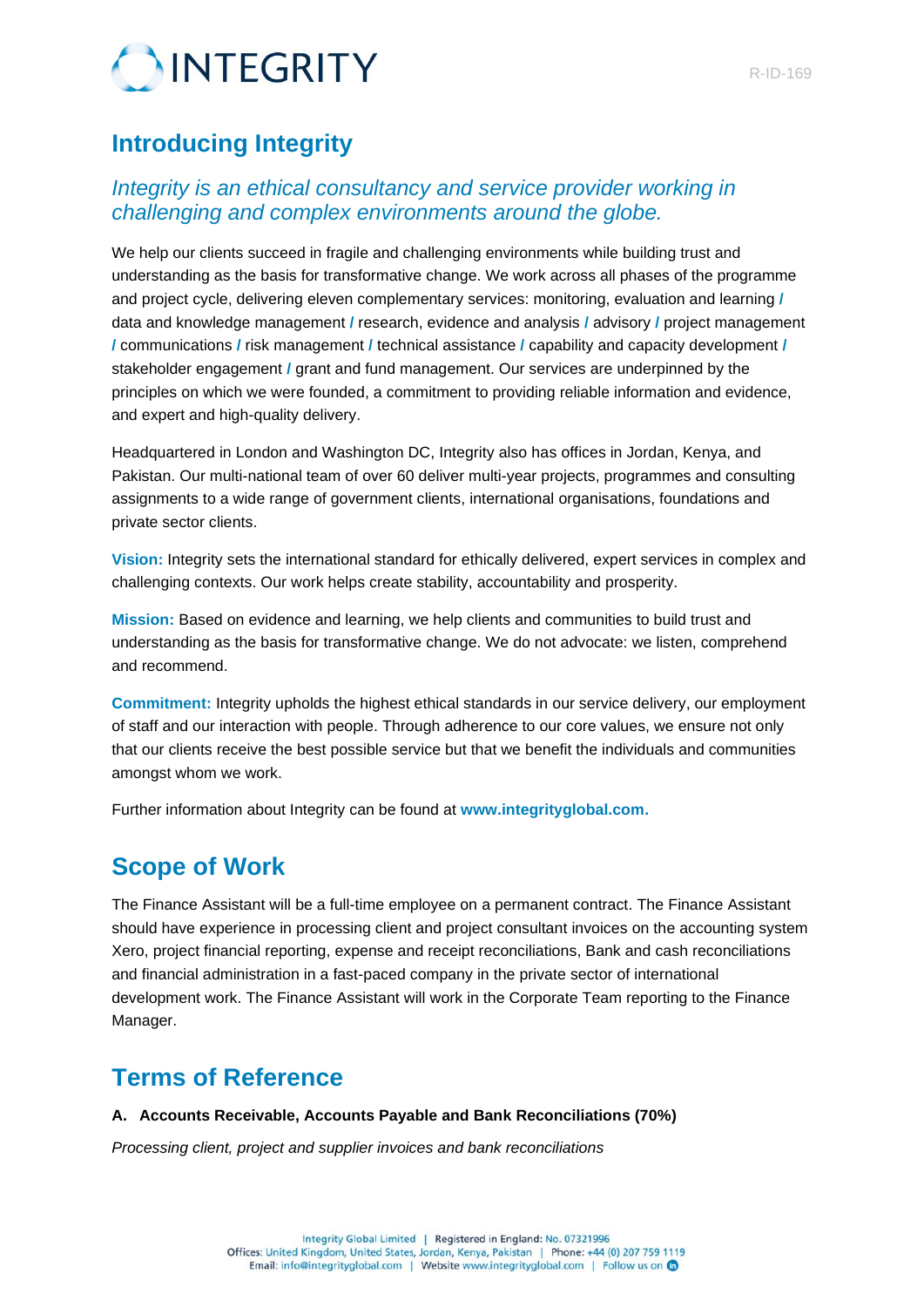



- Reviewing project consultant invoices received from the Project Officers to ensure all the supporting data is accurate including timesheets and expense receipts.
- Uploading consultant and supplier invoices on the accounting software Xero whilst adhering to tight deadlines during month-end.
- Liaising with Project Officers to plan for the month-end process so that all consultant invoices are received on time.
- Weekly bank reconciliations of multiple banks in different jurisdictions.
- Reconciliation of receipts and expenses and filling the receipts in respective folders on the online platform; Following up with the team to resolve discrepancies between expenses and receipts.
- Uploading client invoices and ensuring all income and reimbursable expenses are posted to the correct codes on the accounting software Xero.

#### *Updating project codes*

• Managing the project code datasets on financial templates on a regular basis.

#### **B. General Financial Administration (15%)**

#### *Administrative Tasks*

• Organising, filing, and saving receipts in respective named folders on the online platform.

#### **C. Internal Management and Coordination (15%)**

- Create efficient processes using Excel spreadsheets and templates, including updating all templates on Podio.
- Assist the Finance Manager in running the month end process.
- Liaise with the Finance Manager to develop and document new accounts payable and receivable processes to strengthen internal controls.

## **Your Experience and Expertise**

You will have:

- A Bachelor's degree in finance, accounting, business, or similar field with at least 2 years' accounting experience.
- Or studying towards a professional accounting qualification.
- The ability to multi-task with minimal direction, meet deadlines, and self-manage, with proven strong attention to details and high degree of professionalism, adaptability, and resourcefulness.
- Skills in Excel and Word.
- Strong communication skills, both verbal and written.
- The ability to understand and explain accounting and financial data to non-accountants.
- Effectiveness at working with a diverse team.